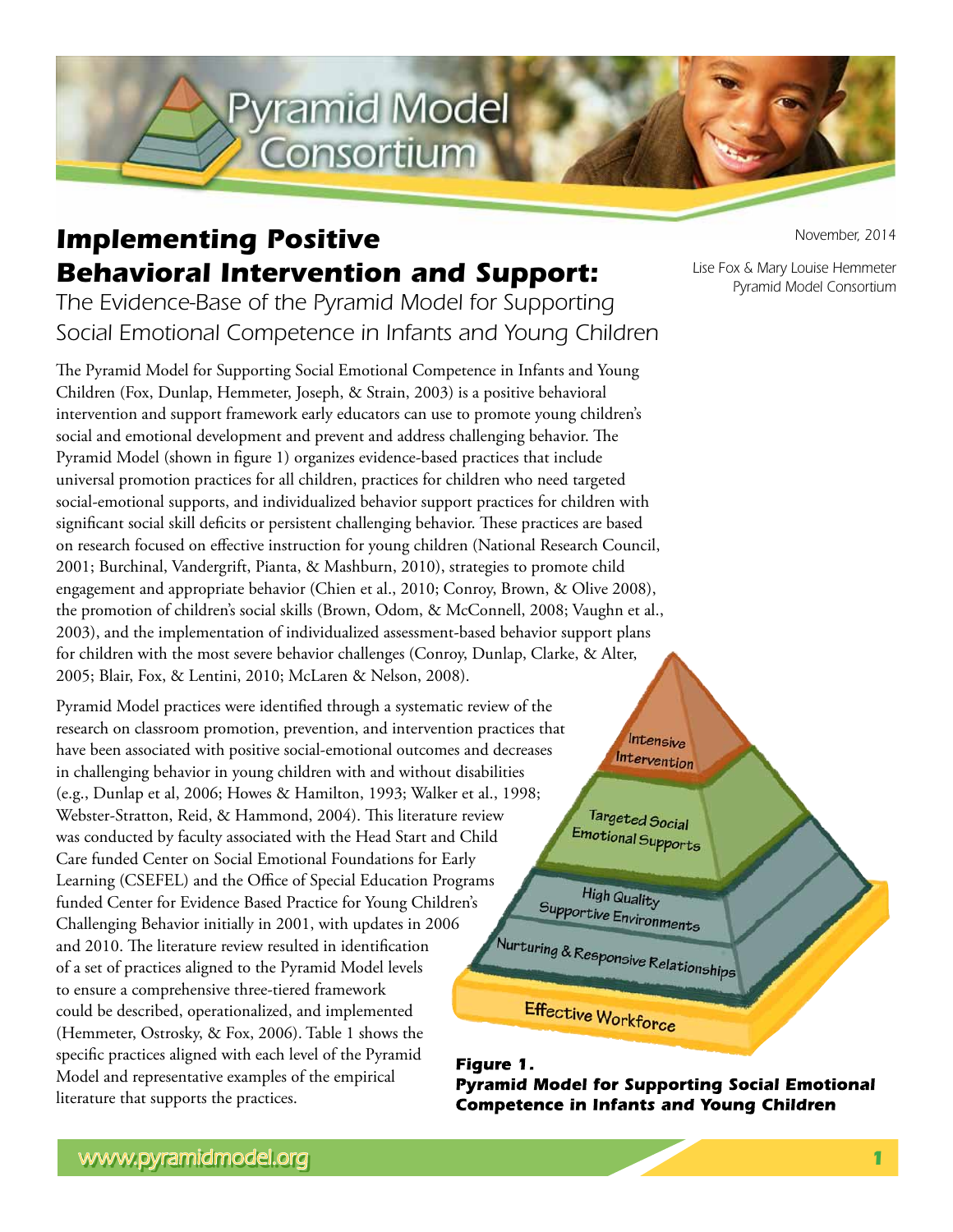*Table 1. Research Base of Pyramid Model Practices*

| <b>Level</b> | <b>Component</b>                                               | <b>Practices</b>                                                                                                                                                                                                                                                                                                                                                                                               | <b>Evidence</b>                                                                                                                                                                                                                                                                                     |
|--------------|----------------------------------------------------------------|----------------------------------------------------------------------------------------------------------------------------------------------------------------------------------------------------------------------------------------------------------------------------------------------------------------------------------------------------------------------------------------------------------------|-----------------------------------------------------------------------------------------------------------------------------------------------------------------------------------------------------------------------------------------------------------------------------------------------------|
| Universal    | Nurturing and<br>Responsive<br>Relationships                   | Supporting children's play; Responding to<br>child conversations; Support communication<br>of children with special needs; Specific praise<br>and encouragement of appropriate behavior;<br>Build relationships with children; Responsive<br>relationships with families                                                                                                                                       | Burchinal, Vandergrift, Pianta, & Mashburn,<br>2010; Fullerton, Conroy, & Correa, 2009; Howes<br>& Smith, 1995; Kontos, 1999; Mill & Romano-<br>White, 1999; National Research Council, 2001;<br>Peisner-Feinberg et al., 2000; Pianta, 1999; Pianta<br>et al, 2002; Stormont, Smith, & Lewis, 2007 |
|              | <b>High Quality</b><br>Supportive<br>Classroom<br>Environments | Adequate materials; Defined play centers;<br>Balanced schedule (large & small group);<br>Structured transitions; Individualized instructions<br>for children who need support; Teach and<br>promote small number of rules; Design activities<br>that are engaging to children; Provide clear<br>directions                                                                                                     | Brown, Odom, & Conroy, 2001; Chien et<br>al., 2010; DeKlyen & Odom, 1998; Ivory &<br>McCollum, 1999; Jolivette et al., 2001; National<br>Research Council, 2001; Peisner-Feinberg et al.,<br>2000; Sainato, Jung, Salmon, & Axe, 2008                                                               |
| Secondary    | <b>Targeted Social</b><br><b>Emotional Supports</b>            | Teach children to identify and express emotions;<br>Teach and support self-regulation; Teach and<br>support strategies for handling anger and<br>disappointment; Teach and support social<br>problem solving; Teach and support cooperative<br>responding; Teach and support friendship skills;<br>Teach and support collaboration with peers;<br>Partner with families in teaching social emotional<br>skills | Bierman et al., 2008; Denham & Burton, 1996;<br>Domitrovich et al., 2007; Hune & Nelson, 2002;<br>Kam, Greenberg, & Kusche, 2004; Sheridan et<br>al., 2010; Vaughn et al., 2003; Webster-Stratton,<br>Reid, & Stoolmiller, 2008; Webster-Stratton,<br>Reid, & Hammond, 2001                         |
| Tertiary     | Intensive<br>Individualized<br>Interventions                   | Convene a team; Collect data to determine nature<br>of problem behavior; Develop individualized<br>behavior support strategies; Implement behavior<br>support plan with consistency; Conduct ongoing<br>monitoring of child progress; Revise plan when<br>needed; Partner with families and other colleagues<br>in plan implementation                                                                         | Blair, Fox, & Lentini, 2010; Carr et al., 1999;<br>Duda, Dunlap, Fox, Lentini, & Clarke, 2004;<br>Dunlap & Fox, 1999; Kern, Ringdahl, Hilt, &<br>Sterling-Turner, 2001; McLaren & Nelson, 2008;<br>Strain & Timm, 2001; Wood, Ferro, Umbreit, &<br>Liaupsin, 2011                                   |

The Center on the Social Emotional Foundations for Early Learning (http://csefel.vanderbilt.edu ) and the Technical Assistance Center for Social Emotional Intervention for Young Children (www.challengingbehavior.org) have worked systematically within 15 states to build the capacity of programs to implement the Pyramid Model within child care, head start, early intervention home visiting, public preschool, and early childhood special education programs. Project leaders from these centers estimate that over 5000 trainers and 2500 coaches have been trained in a professional development approach to support the implementation of the Pyramid Model by practitioners. A key component of the centers' work was focused on building internal state competence and sustaining the

practices. States report sustaining and scaling up their Pyramid Model work 3-8 years after formal technical assistance has been completed. Nationally, the Pyramid Model work is being sustained through the Pyramid Model Consortium (http://www.pyramidmodel.org) as well as the annual meeting of states implementing the Pyramid Model state-wide which is held in conjunction with the National Training Institute on Effective Practices: Addressing Challenging Behavior (http://nti. cbcs.usf.edu/).

State reports on their efforts towards systematic implementation, the integration of the model into programs, and the satisfaction of program staff with the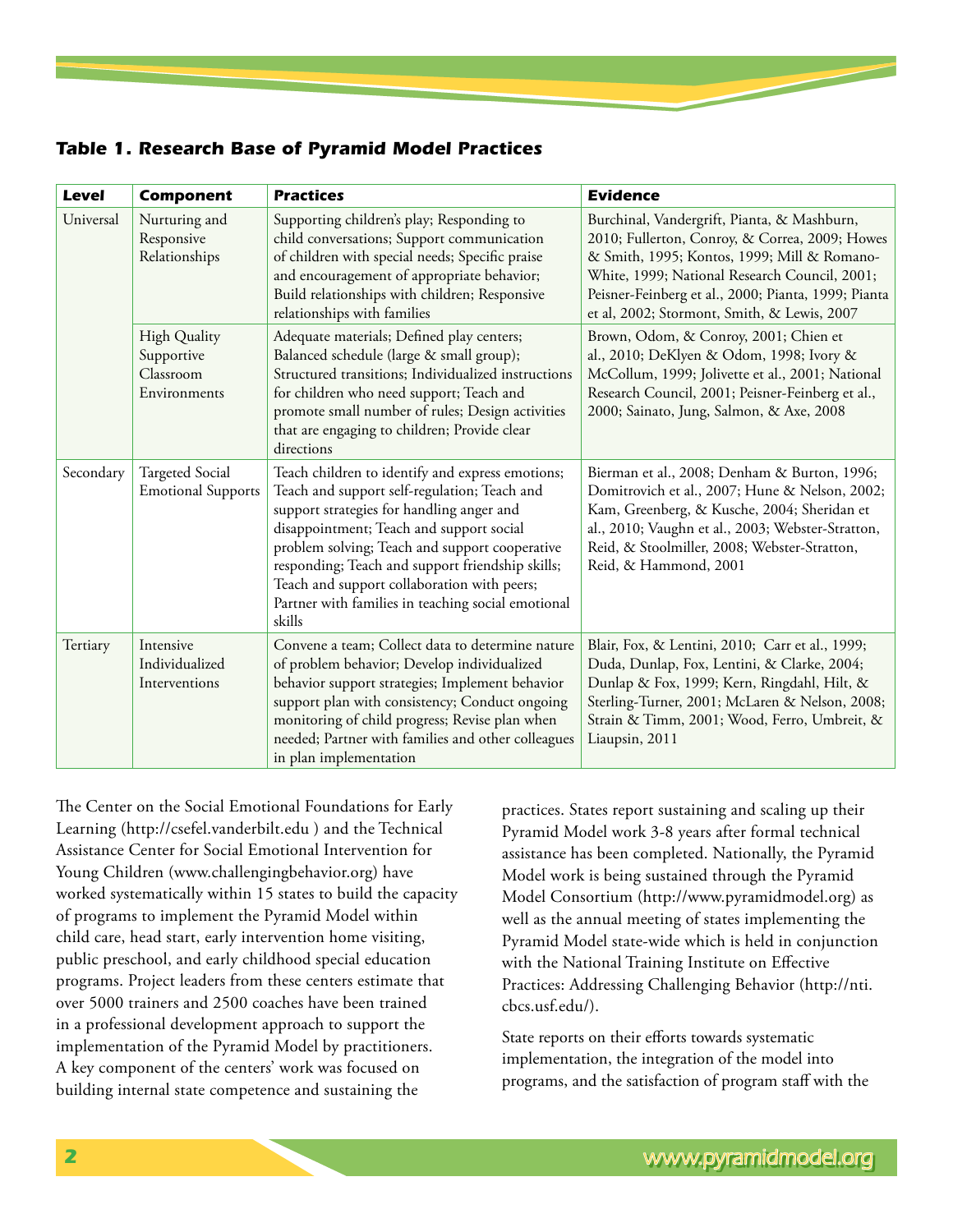model are available within state reports on both Center web sites. The Pyramid Model has been recognized by many states as an evidence-based approach to promoting young children's social emotional competence and has been included in their SAMHSA funded Project Launch efforts to promote young children's social emotional and behavioral wellness as well as other state efforts such as QRIS and professional development recognition systems.

A randomized study of the implementation of the Pyramid Model within preschool classrooms for both children with and without disabilities has been recently completed in Nashville and the Tampa Bay area by faculty at the University of South Florida (Lise Fox), Vanderbilt University (Mary Louise Hemmeter), and University of Florida (Patricia Snyder). In classrooms where the Pyramid Model was implemented, there were significant improvements in children's social skills. Target children, children with persistent behavioral challenges, showed statistically significant decreases in challenging behavior (Hemmeter, Fox, & Snyder, 2013; Hemmeter, Snyder, Fox, & Algina, 2011). This study provides evidence that when the Pyramid Model practices (all of which have research support) are delivered within a classroom, there are notable outcomes for children.

Program-Wide implementation of the Pyramid Model (also referred to as Program-wide Positive Behavior Support ) is a model of School-Wide Positive Behavior Intervention and Support (PBIS) that is designed specifically for the unique contexts of early childhood programs (Fox, Carta, Strain, Dunlap, & Hemmeter, 2010; Fox & Hemmeter, 2009; Hemmeter & Fox, 2009; Hemmeter, Fox, & Doubet, 2006; Hemmeter, Fox, Jack, & Broyles, 2007) (see www.pbis.org/ community/early\_childhood for more information). PBIS is a systems approach to establishing the social culture and behavioral supports needed for all students in a program to achieve both social and academic success. PBIS is not a packaged curriculum, but an approach that defines core elements that can be achieved through a variety of strategies that are linked to the three-tiered promotion, prevention, intervention model (Dunlap, Kincaid, Horner, Knoster, & Bradshaw, 2014). Randomized evaluations of the SWPBS have been conducted by multiple investigators and demonstrate notable outcomes for student learning and behavior (Bradshaw, Koth, Bevans, Ialongo, & Leaf, 2008; Bradshaw, Koth, Thornton, & Leaf, 2009; Bradshaw, Mitchell, & Leaf, 2010; Bradshaw, Reinke, Brown, Bevans, & Leaf, 2008; Horner, Sugai, Smolkowski, Eber, Nakasato, Todd, & Esperanza, 2009).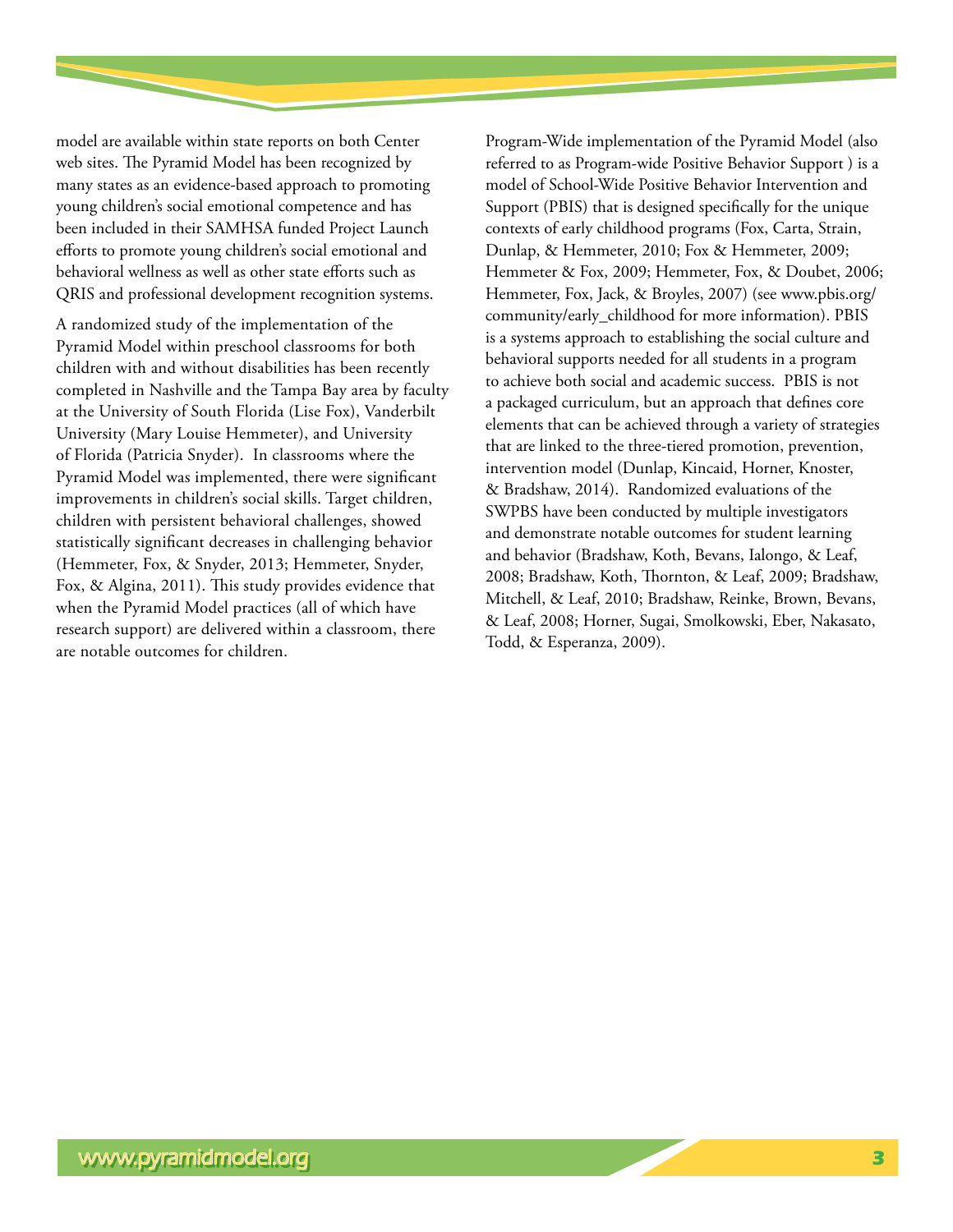## *References*

- Blair, K. S. C., Fox, L., & Lentini, R. (2010). Use of positive behavior support to address the challenging behavior of young children within a community early childhood program. *Topics in Early Childhood Special Education, 30,* 68-79.
- Bradshaw, C.P., Koth, C.W., Thornton, L.A., & Leaf, P.J. (2009). Altering school climate through school-wide Positive Behavioral Interventions and Supports: Findings from a group-randomized effectiveness trial. *Prevention Science, 10*(2), 100-115
- Bradshaw, C.P., Koth, C.W., Bevans, K.B., Ialongo, N., & Leaf, P.J. (2008). The impact of school-wide Positive Behavioral Interventions and Supports (PBIS) on the organizational health of elementary schools. *School Psychology Quarterly, 23*(4), 462-473.
- Bradshaw, C. P., Mitchell, M. M., & Leaf, P. J. (2010). Examining the effects of School-Wide Positive Behavioral Interventions and Supports on student outcomes: Results from a randomized controlled effectiveness trial in elementary schools. *Journal of Positive Behavior Interventions, 12,* 133-148.
- Bradshaw, C.P., Reinke, W. M., Brown, L. D., Bevans, K.B., & Leaf, P.J. (2008). Implementation of school-wide Positive Behavioral Interventions and Supports (PBIS) in elementary schools: Observations from a randomized trial. *Education & Treatment of Children, 31,* 1-26.
- Brown, W. H., Odom, S. L., & McConnell, S. R. (2008). *Social competence of young children, risk, disability, and intervention.*  Baltimore, MD: Paul H. Brookes.
- Burchinal, M., Vandergrift, N., Pianta, R., & Mashburn, A. (2010). Threshold analysis of association between child care quality and child outcomes for low income children in pre-kindergarten programs. *Early Childhood Research Quarterly, 25,* 166-176.
- Chien, N. C., Howes, C., Burchinal, M., Pianta, R. C., Ritchie, S., Bryant, D. M…Barbarin, O. A. (2010). Children's classroom engagement and school readiness gains in pre-kindergarten. *Child Development, 81,* 1534-1549.
- Conroy, M. A., Brown, W. H., & Olive, M. L. (2008). Social competence interventions for young children with challenging behaviors. In W. H. Brown, S. L. Odom & S. R. McConnell (Eds.), *Social competence of young children: Risk, disability, & intervention* (pp. 205‐231). Baltimore, MD: Brookes.
- Conroy, M. A., Dunlap, G., Clarke, S., & Alter, P. J. (2005). A descriptive analysis of behavioral intervention research with young children with challenging behavior. *Topics in Early Childhood Special Education, 25,* 157-166.
- Dunlap, G., Kincaid, D., Horner, R. H., Knoster, T., & Bradshaw, C. P. (2014). A Comment on the Term "Positive Behavior Support". *Journal of Positive Behavior Interventions, 16,* 133-136.
- Dunlap, G., Strain, P.S., Fox, L., Carta, J. J., Conroy, M. S., Kern, B. J., … Sowell, C. (2006). Prevention and intervention with young children's challenging behavior: Perspectives regarding current knowledge. *Behavioral Disorders, 23,* 29-45.
- Fox, L., Carta, J., Strain, P. S., Dunlap, G., and Hemmeter, M. L. (2010). Response to Intervention and the Pyramid Model. *Infants and Young Children, 23,* 3-14.
- Fox, L., Dunlap, G., Hemmeter, M.L., Joseph, G.E., & Strain, P.S. (2003). The teaching pyramid: A model for supporting social competence and preventing challenging behavior in young children. *Young Children, 58,* 48-52.
- Fox, L., & Hemmeter, M. L. (2009). A program-wide model for supporting social emotional development and addressing challenging behavior in early childhood settings. In W. Sailor, G. Dunlap, G. Sugai, and R. Horner (Eds.), *Handbook of Positive Behavior Support* (pp.177-202). New York: Springer.
- Hemmeter, M.L., & Fox, L., (2009). The Teaching Pyramid: A model for the implementation of classroom practices within a program-wide approach to behavior support. *NHSA Dialogue, 12,* 133-147.
- Hemmeter, M. L., Fox, L., & Doubet, S. (2006). Together we can: An early childhood center's program wide approach to addressing challenging behavior. *Young Exceptional Children Monograph Series, 8,* 1-14.
- Hemmeter, M.L., Fox, L., Jack, S., Broyles, L., & Doubet, S. (2007). A program-wide model of positive behavior support in early childhood settings. *Journal of Early Intervention, 29,* 337-355.
- Hemmeter, M. L., Fox, L., & Snyder, P., (2013). A tiered model for promoting social-emotional competence and addressing behavior. In V. Buysse & E. Peisner-Feinberg (Eds.), *Handbook of Response to Intervention in Early Intervention* (pp. 85-102). Baltimore, MD: Brookes Publishing Co.
- Hemmeter, M.L., Ostrosky, M., & Fox, L. (2006). Social and emotional foundations for early learning: A conceptual model for intervention. *School Psychology Review, 35,* 583-601.
- Hemmeter, M. L., Snyder, P., Fox, L., & Algina, J. (2011). *Efficacy of a classroom wide model for promoting social-emotional development and preventing challenging behavior.* Paper presented at the annual meeting of the American Educational Research Association. New Orleans: LA.
- Horner, R., Sugai, G., Smolkowski, K., Eber, L., Nakasato, J., Todd, A., & Esperanza, J., (2009). A randomized, wait-list controlled effectiveness trial assessing school-wide positive behavior support in elementary schools. *Journal of Positive Behavior Interventions, 11,* 133-145.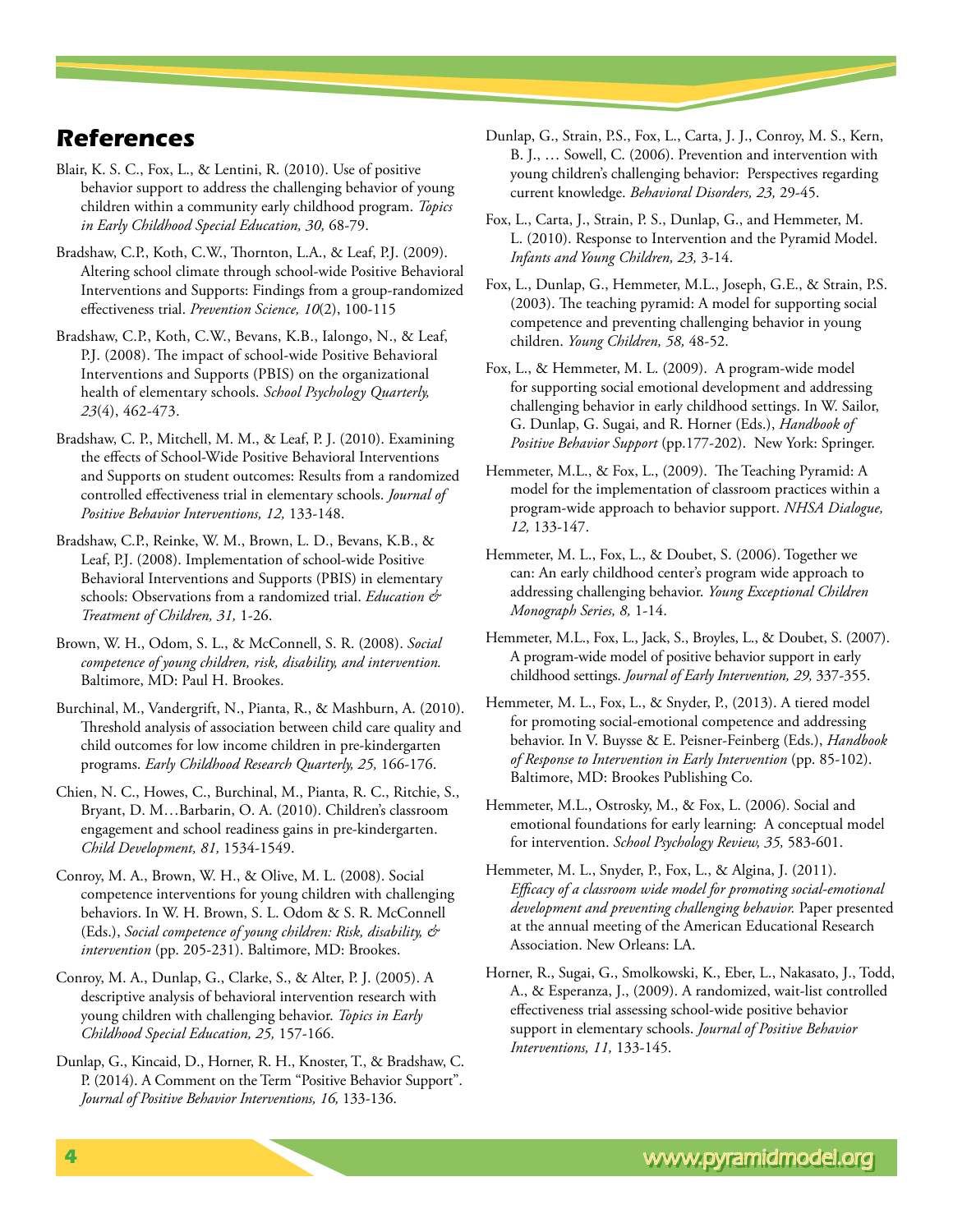Howes, C., & Hamilton, C.E. (1993). The changing experience of child care: Changes in teachers and in teacher-child relationships and children's social competence with peers. *Early Childhood Research Quarterly, 8,* 15-32.

McLaren, E. M., & Nelson, C. M. (2009). Using functional behavior assessment to develop behavior interventions for children in Head Start. *Journal of Positive Behavior Interventions, 11,* 3-21.

National Research Council. (2001). *Eager to learn: Educating our preschoolers. Committee on Early Childhood Pedagogy, Commission on Behavioral and Social Sciences and Education.* B. T. Bowman, M. S. Donovan, & M. S. Burns (Eds.), Washington, DC: National Academy Press.

Walker, H. M., Kavanagh, K., Stiller, B., Golly, A., Severson, H. H., & Feil, E. G. (1998). First Step to Success: An early intervention approach for preventing school antisocial behavior. *Journal of Emotional and Behavioral Disorders, 6*(2), 66-80.

Webster-Stratton, C., Reid, M.J., & Hammond, M. (2004). Treating children with early-onset conduct problems: Intervention outcomes for parent, child, and teacher training. *Journal of Clinical Child and Adolescent Psychology 33,* 105-124.

Vaughn, S., Kim, A., Sloan, C. V. M., Hughes, M. T., Elbaum, B., & Sridhar, D. (2003). Social skills interventions for young children with disabilities: A synthesis of group design studies. *Remedial and Special Education, 24,* 2-15.

## *Table 1 References*

Bierman, K. L., Domitrovich, C. E., Nix, R. L., Gest, S. D., Welsh, J. A., Greenberg, M. T…Gill, S. (2008). Promoting academic and social-emotional school readiness: The Head Start REDI program. *Child Development, 79,* 1802-1817.

Blair, K. S. C., Fox, L., & Lentini, R. (2010). Use of positive behavior support to address the challenging behavior of young children within a community early childhood program. *Topics in Early Childhood Special Education, 30,* 68-79.

Brown, W. H., Odom, S. L., & Conroy, M. A. (2001). An intervention hierarchy for promoting preschool children's peer interactions in natural environment. *Topics in Early Childhood Special Education, 21,* 162-175.

Burchinal, M., Vandergrift, N., Pianta, R., & Mashburn, A. (2010). Threshold analysis of association between child care quality and child outcomes for low income children in pre-kindergarten programs. *Early Childhood Research Quarterly, 25,* 166-176.

Carr, E. G., Horner, R. H., Turnbull, A. P., Marquis, J. G., McLaughlin, D. M., McAtee, M. L…Doolabh, A. (1999). *Positive behavior support for people with developmental disabilities: A research synthesis.* Washington, DC: American Association of Mental Retardation.

Chien, N. C., Howes, C., Burchinal, M., Pianta, R. C., Ritchie, S., Bryant, D. M…Barbarin, O. A. (2010). Children's classroom engagement and school readiness gains in pre-kindergarten. *Child Development, 81,* 1534-1549.

DeKlyen, M., & Odom, S. L. (1989). Activity structure and social interactions with peers in developmentally integrated play groups. *Journal of Early Intervention, 13,* 342-352

Denham, S. A., & Burton, R. (1996). A social-emotional intervention for at-risk 4-year olds. *Journal of School Psychology, 34,* 225-245.

Domitrovich, C. E., Cortes, R. C., & Greenberg, M. T. (2007). Improving young children's social and emotional competence: A randomized trial of the preschool "PATHS" curriculum. *The Journal of Primary Prevention, 28,* 67-91.

Duda, M. A., Dunlap, G., Fox, L., Lentini, R., & Clarke, S. (2004). An experimental evaluation of positive behavior support in a community preschool program. *Topics in Early Childhood Special Education, 24,* 143-155.

Dunlap, G., & Fox, L. (1999). A demonstration of behavioral support for young children with autism. *Journal of Positive Behavior Interventions, 1,* 77-87.

Fullerton, E. K., Conroy, M., & Correa, V. I. (2009). Early childhood teachers' use of specific praise statements with young children at risk for behavioral disorders. *Behavioral Disorders, 34,* 118-135.

Howes, C., & Smith, E. W. (1995). Relations among child care quality, teacher behavior, children's play activities, emotional security, and cognitive activity in child care. *Early Childhood Research Quarterly, 10,* 381-404.

Hune, J. B., & Nelson, C. M. (2002). Effects of teaching a problem-solving strategy on preschool children with problem behavior. *Behavioral Disorders, 27,* 185-207.

Ivory, J. J., & McCollum, J. A. (1999). Effects of social and isolate toys on social play in an inclusive setting. *The Journal of Special Education, 3,* 238-243.

Jolivette, K., Wehby, J. H., Canale, J., & Massey, N. G. (2001). Effects of choice making opportunities on the behaviors of students with emotional and behavioral disorders. *Behavioral Disorders, 26,* 131-145.